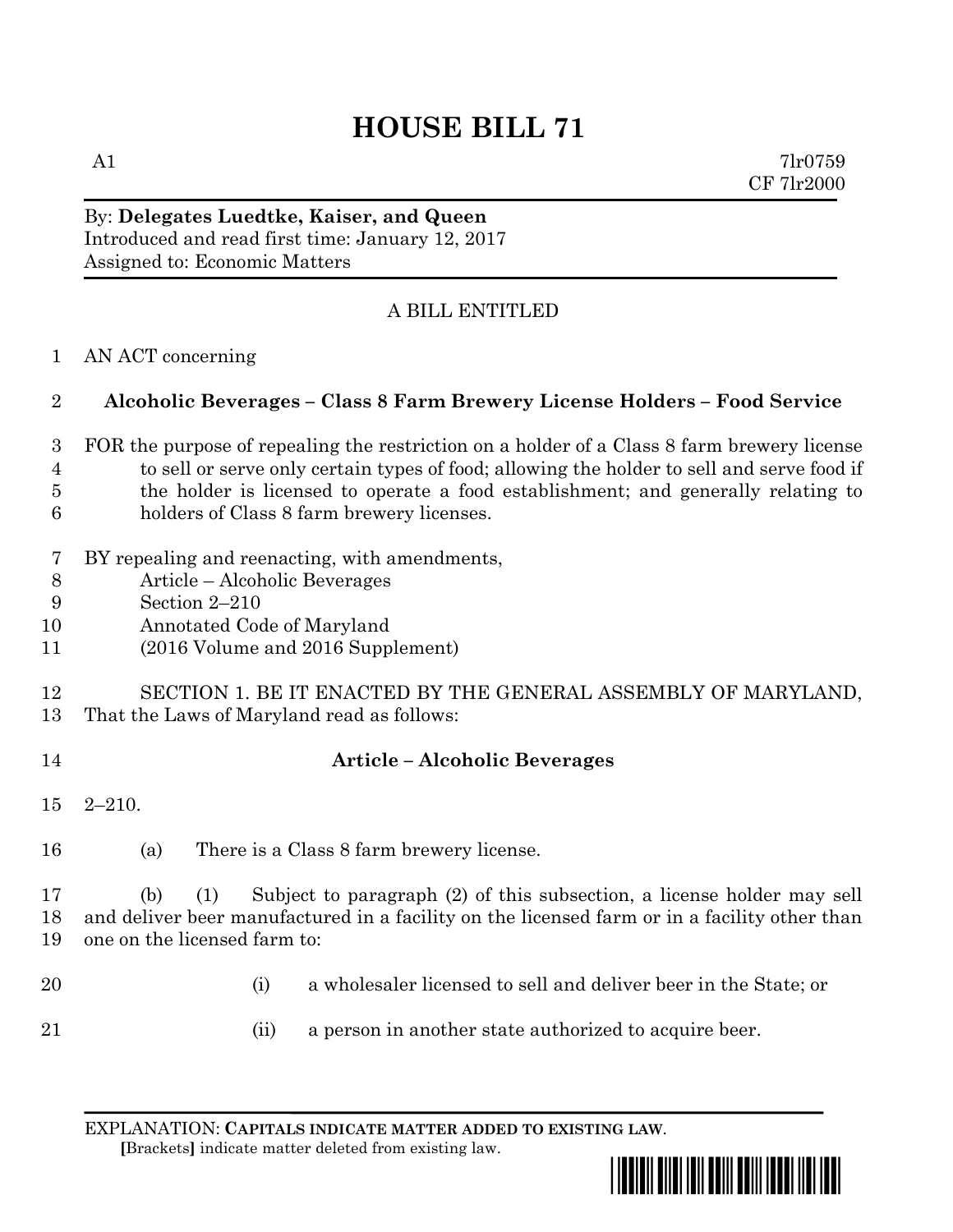## **HOUSE BILL 71**

| $\mathbf{1}$<br>$\overline{2}$<br>$\boldsymbol{3}$ | The beer to be sold and delivered under paragraph (1) of this subsection<br>(2)<br>shall be manufactured with an ingredient from a Maryland agricultural product, including<br>hops, grain, and fruit, produced on the licensed farm. |     |                       |     |                 |                                                              |  |  |  |  |  |
|----------------------------------------------------|---------------------------------------------------------------------------------------------------------------------------------------------------------------------------------------------------------------------------------------|-----|-----------------------|-----|-----------------|--------------------------------------------------------------|--|--|--|--|--|
| $\overline{4}$                                     | $\left( \text{c}\right)$                                                                                                                                                                                                              |     | A license holder may: |     |                 |                                                              |  |  |  |  |  |
| 5<br>6                                             | consumption;                                                                                                                                                                                                                          | (1) | (i)                   |     |                 | sell beer produced by the license holder for on-premises     |  |  |  |  |  |
| 7<br>$8\,$                                         | samples of beer that the license holder produces to a consumer:                                                                                                                                                                       |     | (ii)                  |     |                 | in an amount not exceeding 6 fluid ounces per brand, provide |  |  |  |  |  |
| 9                                                  |                                                                                                                                                                                                                                       |     |                       | 1.  |                 | at no charge; or                                             |  |  |  |  |  |
| 10                                                 |                                                                                                                                                                                                                                       |     |                       | 2.  |                 | for a fee; and                                               |  |  |  |  |  |
| 11                                                 |                                                                                                                                                                                                                                       |     | (iii)                 |     | sell or serve[: |                                                              |  |  |  |  |  |
| 12                                                 |                                                                                                                                                                                                                                       |     |                       | 1.  |                 | bread and other baked goods;                                 |  |  |  |  |  |
| 13                                                 |                                                                                                                                                                                                                                       |     |                       | 2.  | chili;          |                                                              |  |  |  |  |  |
| 14                                                 |                                                                                                                                                                                                                                       |     |                       | 3.  |                 | chocolate;                                                   |  |  |  |  |  |
| 15                                                 |                                                                                                                                                                                                                                       |     |                       | 4.  |                 | crackers;                                                    |  |  |  |  |  |
| 16                                                 |                                                                                                                                                                                                                                       |     |                       | 5.  |                 | cured meat;                                                  |  |  |  |  |  |
| 17                                                 |                                                                                                                                                                                                                                       |     |                       | 6.  |                 | fruits (whole and cut);                                      |  |  |  |  |  |
| 18                                                 |                                                                                                                                                                                                                                       |     |                       | 7.  |                 | hard and soft cheese (whole and cut);                        |  |  |  |  |  |
| 19                                                 |                                                                                                                                                                                                                                       |     |                       | 8.  |                 | salads and vegetables (whole and cut);                       |  |  |  |  |  |
| 20                                                 |                                                                                                                                                                                                                                       |     |                       | 9.  |                 | ice cream;                                                   |  |  |  |  |  |
| 21                                                 |                                                                                                                                                                                                                                       |     |                       | 10. | jam;            |                                                              |  |  |  |  |  |
| 22                                                 |                                                                                                                                                                                                                                       |     |                       | 11. | jelly;          |                                                              |  |  |  |  |  |
| 23                                                 |                                                                                                                                                                                                                                       |     |                       | 12. |                 | vinegar;                                                     |  |  |  |  |  |
| 24                                                 |                                                                                                                                                                                                                                       |     |                       | 13. | pizza;          |                                                              |  |  |  |  |  |
| 25<br>26                                           | ready to be eaten;                                                                                                                                                                                                                    |     |                       | 14. |                 | prepackaged sandwiches and other prepackaged foods           |  |  |  |  |  |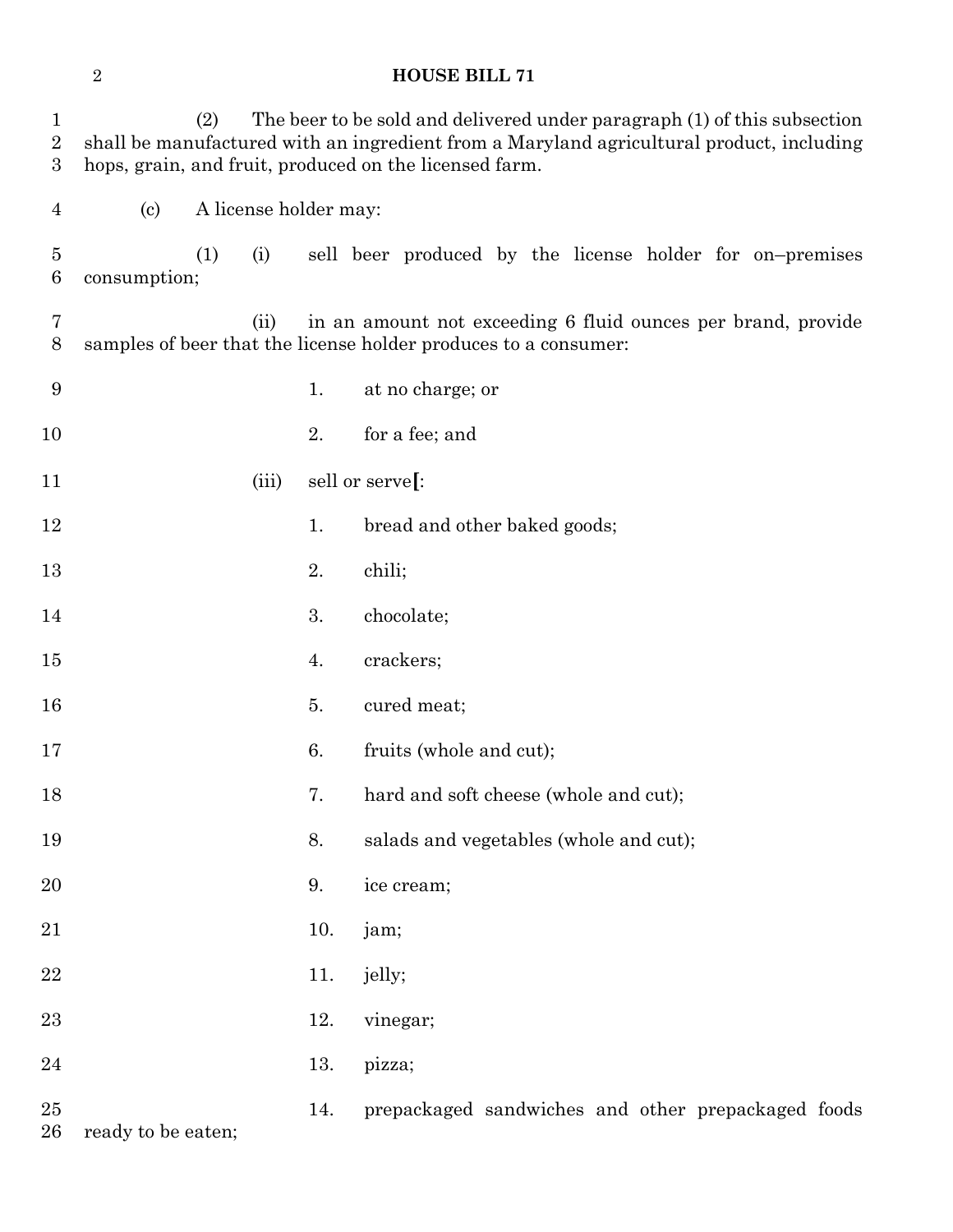## **HOUSE BILL 71** 3

| $\mathbf{1}$                           | 15.<br>soup; and                                                                                                                                                                                                                                                                          |
|----------------------------------------|-------------------------------------------------------------------------------------------------------------------------------------------------------------------------------------------------------------------------------------------------------------------------------------------|
| $\overline{2}$<br>3<br>$\overline{4}$  | FOOD IF THE LICENSE HOLDER IS<br>16.<br>condiments<br>LICENSED TO OPERATE A FOOD ESTABLISHMENT UNDER TITLE 21, SUBTITLE 3 OF<br>THE HEALTH - GENERAL ARTICLE;                                                                                                                             |
| $\overline{5}$<br>$6\phantom{.}6$<br>7 | store on its licensed farm, in a segregated area approved by the<br>(2)<br>Comptroller, beer produced at the licensed farm for sale and delivery to a wholesaler<br>licensed in the State or a person outside the State authorized to acquire the beer;                                   |
| 8<br>9                                 | (3)<br>brew, bottle, or contract for not more than 15,000 barrels of beer each<br>calendar year;                                                                                                                                                                                          |
| 10<br>11<br>12                         | contract with the holder of a Class 2 rectifying license, a Class 5<br>(4)<br>brewery license, or a Class 7 micro-brewery license to brew and bottle beer from<br>ingredients produced on the licensed farm;                                                                              |
| 13                                     | import, export, and transport its beer in accordance with this section;<br>(5)                                                                                                                                                                                                            |
| 14<br>15<br>16<br>17                   | store beer at a warehouse for which the license holder has been issued<br>(6)<br>an individual storage permit, for sale and delivery to a wholesaler licensed in the State or<br>a person outside the State authorized to acquire the beer, or shipment back to the licensed<br>farm, if: |
| 18<br>19                               | the license holder does not serve or sell beer at the warehouse;<br>(i)<br>and                                                                                                                                                                                                            |
| 20<br>21                               | the Comptroller has full access at all times to the warehouse to<br>(ii)<br>enforce this article; and                                                                                                                                                                                     |
| 22<br>23<br>24                         | enter into a temporary delivery agreement with a distributor only for<br>(7)<br>delivery of beer to a beer festival or a wine and beer festival, and the return of any unused<br>beer, if:                                                                                                |
| $25\,$<br>26<br>27                     | the festival is in a sales territory for which the license holder does<br>(i)<br>not have a franchise with a distributor under the Beer Franchise Fair Dealing Act in Title<br>5, Subtitle 1 of this article; and                                                                         |
| 28                                     | the temporary delivery agreement is in writing.<br>(ii)                                                                                                                                                                                                                                   |
| 29<br>30                               | A Class 8 farm brewery may be located only at the place stated on the<br>(d)<br>(1)<br>license.                                                                                                                                                                                           |
| 31<br>32                               | The place listed on the license shall be in compliance with $\S 1-405(b)$ of<br>(2)<br>this article.                                                                                                                                                                                      |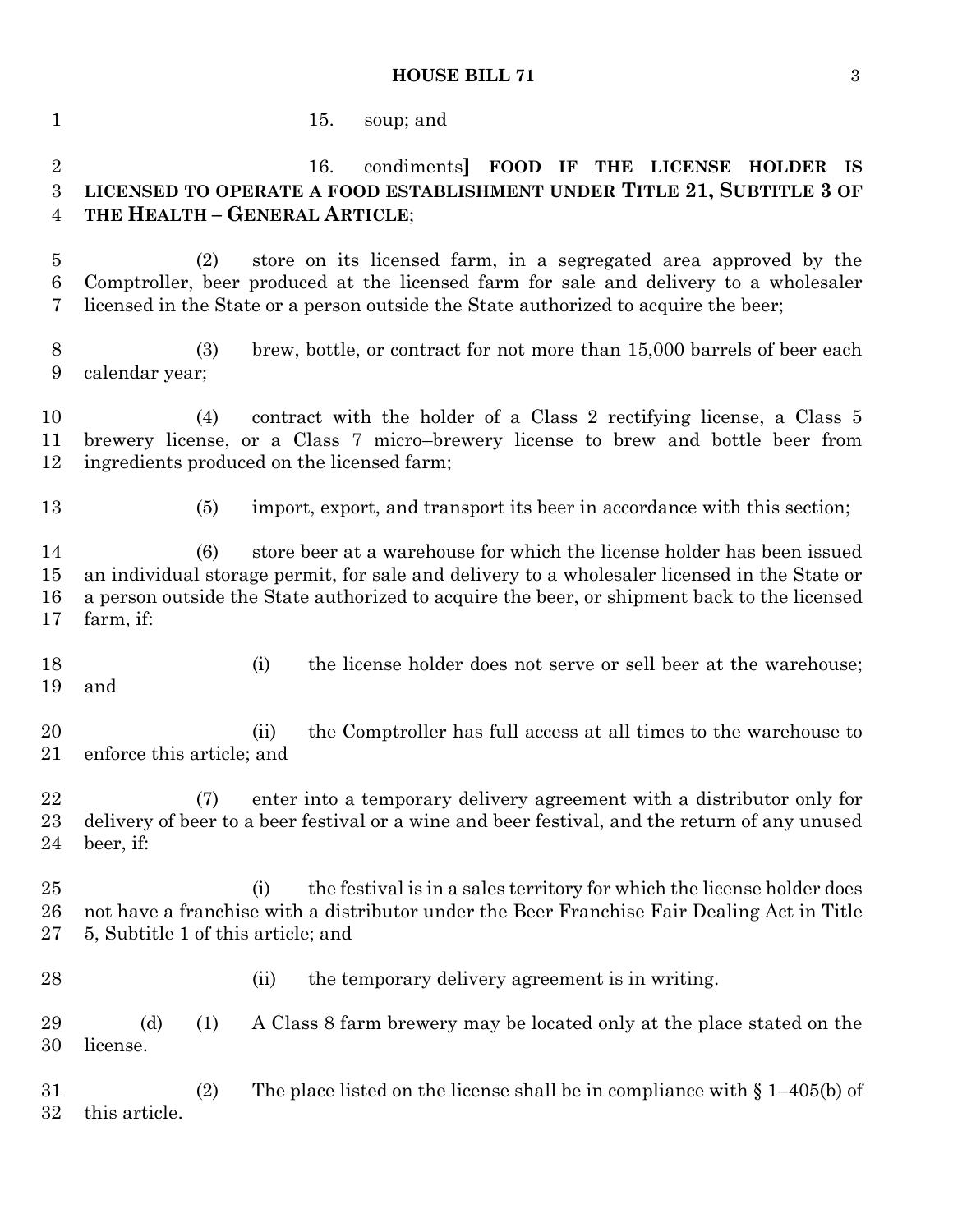## **HOUSE BILL 71**

| 1<br>$\overline{2}$     | Notwithstanding any local law, a license holder may exercise the privileges of<br>(e)<br>a Class 8 farm brewery license.                                                                    |
|-------------------------|---------------------------------------------------------------------------------------------------------------------------------------------------------------------------------------------|
| 3<br>4                  | Subject to subsections (i) and (j) of this section, a license holder may exercise<br>(f)<br>the privileges of the license each day:                                                         |
| $\overline{5}$<br>6     | from 10 a.m. to 6 p.m., for consumption of beer and sales and service of<br>(1)<br>food at the licensed farm; and                                                                           |
| 7                       | (2)<br>from 10 a.m. to 10 p.m., for:                                                                                                                                                        |
| 8                       | sampling of beer;<br>(i)                                                                                                                                                                    |
| 9<br>10                 | consumption of beer off the licensed farm if the beer is packaged<br>(ii)<br>in sealed or resealable containers, such as growlers; and                                                      |
| 11<br>12                | guests who attend a planned promotional event or other<br>(iii)<br>organized activity at the licensed farm.                                                                                 |
| 13<br>14                | Except as provided in Division II of this article, a Class 8 farm brewery license<br>(g)<br>allows the license holder to operate 7 days a week.                                             |
| 15<br>16                | Nothing in this section limits the application of relevant provisions of Title 21<br>(h)<br>of the Health – General Article, and regulations adopted under that title, to a license holder. |
| 17<br>18                | (1)<br>A license holder may sponsor a multibrewery activity at the licensed<br>(i)<br>farm that:                                                                                            |
| 19                      | includes the products of other Maryland breweries; and<br>(i)                                                                                                                               |
| 20<br>21                | provides for the sale of beer by the glass for on-premises<br>(ii)<br>consumption only.                                                                                                     |
| $22\,$<br>$^{23}$<br>24 | In a segregated area approved by the Comptroller on the licensed farm,<br>(2)<br>a license holder may store the products of other Maryland breweries for the multibrewery<br>activity.      |
| 25                      | (3)<br>The multibrewery activity:                                                                                                                                                           |
| 26                      | (i)<br>may be held from 10 a.m. to 10 p.m. each day; and                                                                                                                                    |
| $27\,$                  | may not exceed 3 consecutive days.<br>(ii)                                                                                                                                                  |
| 28<br>29                | The Comptroller may issue a brewery promotional event permit to a<br>(1)<br>(j)<br>license holder.                                                                                          |